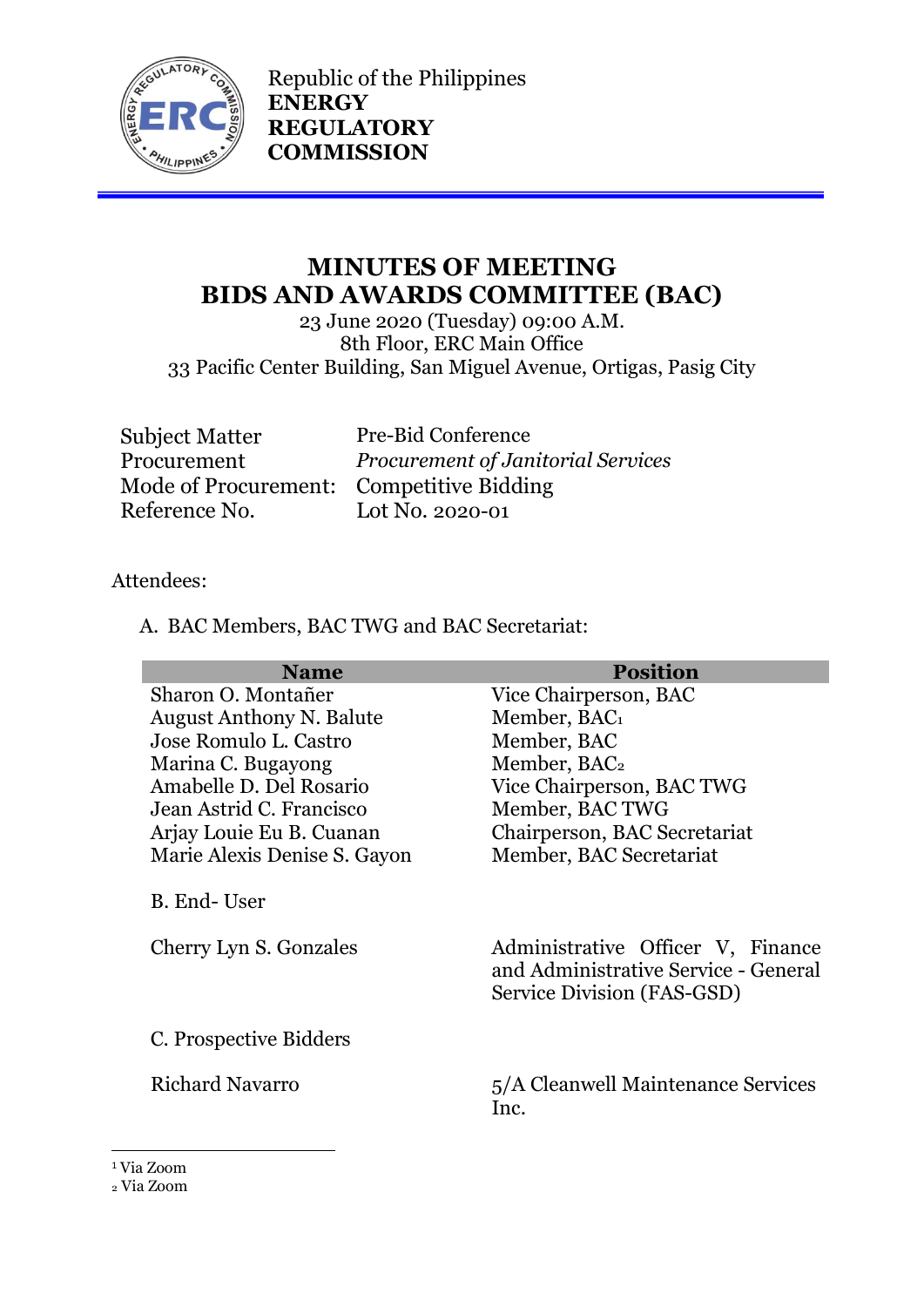Rollylyn D. Avila CMPT Manpower Services Rhodora C. Advincula Ultimate Care Janitorial and Allied **Services** Lorelie E. Alan Intertraffic Transport Corp. Neth G. Arivon Euro Janitorial Services JD Arivan Euro Janitorial Services

## **I. Call to Order**

The Pre-Bid Conference for the Procurement of Janitorial Services with an Approved Budget of the Contract (ABC) of One Million Nine Hundred Sixteen Thousand Pesos (PhP 1,916,000.00) was called to order at forty-five past nine o'clock in the morning (9:45 A.M.) with BAC Vice-Chairperson Sharon O. Montañer as the presiding officer.

## **II. Determination of Quorum**

BAC Secretariat Chairperson Cuanan confirmed the presence of a quorum with the attendance of BAC Vice-Chairperson Montañer and BAC Members Marina C. Bugayong, August Anthony N. Balute, and Jose Romulo L. Castro. The BAC Secretariat Chairperson manifested that invitations to observe the Pre-Bid Conference were sent to the Commission on Audit (COA), Philippine Institute of Certified Public Accountants (PICPA); Philippine Chamber of Commerce and Industry (PCCI) and Bishops-Businessmen's Conference for Human Development (BBC).

#### **III. Presentation of the Requirements of the Project**

BAC Vice-Chairperson Montañer manifested the availability of the bidding documents online. She then presented the salient features of the terms of reference (TOR) and the timeline, to wit:

Terms of Reference

- The period of the contract is from 01 July 2020 31 December 2020 with an Approved Budget for the Contract (ABC) of One Million Nine Hundred Sixteen Thousand Pesos (PHP 1,916,000.00), inclusive of all government taxes and other fees and charges;
- Mode of Procurement is through Competitive Bidding;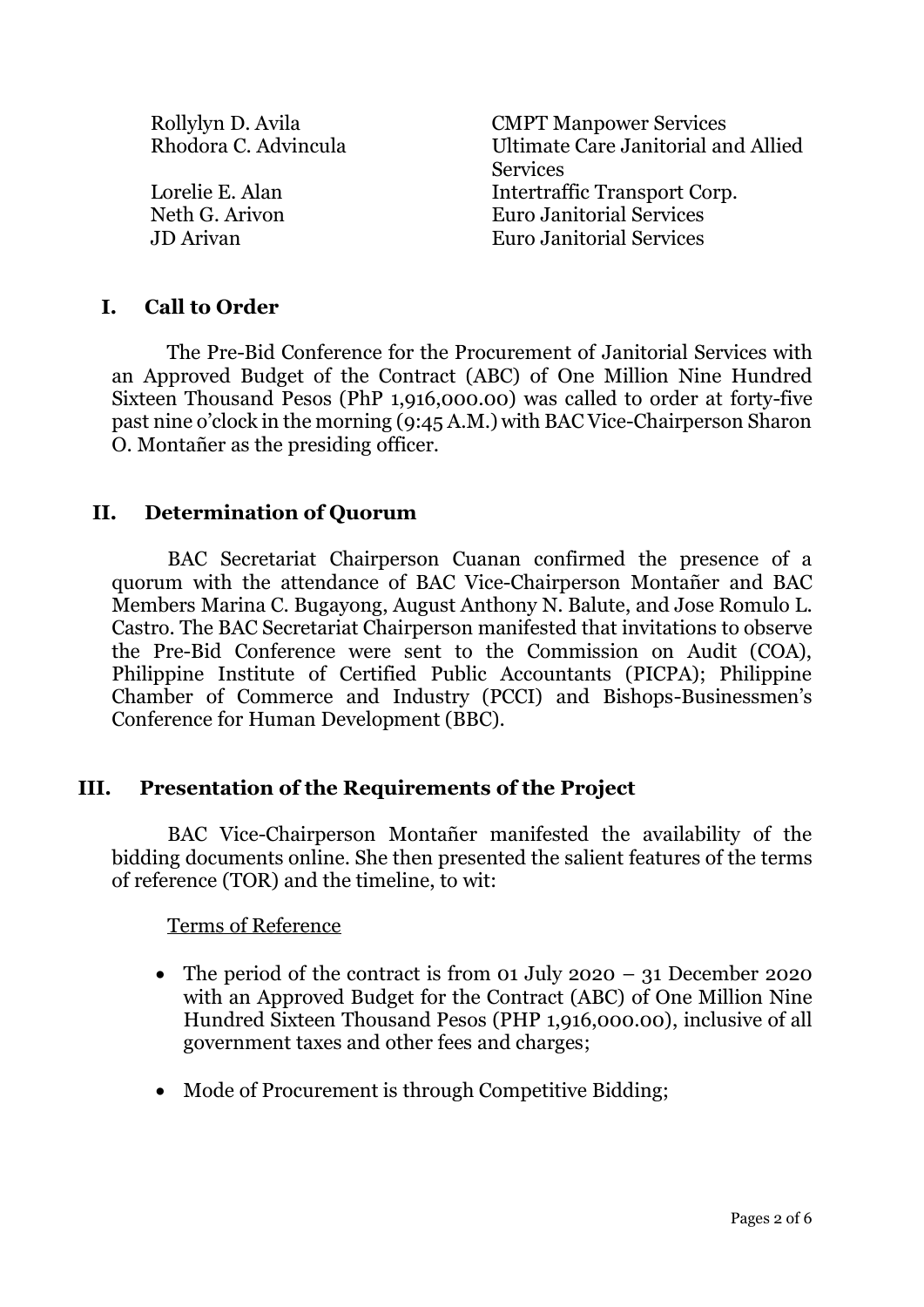- Qualifications of the Contractor: The Contractor should have the necessary eligibility, experience and expertise in providing janitorial services;
- Minimum Track Record of three (3) years from the date of submission and receipt of bids;
- Scope of work: eight (8) hours of work every day from Monday to Saturday from 7:00 A.M. to 4:00 P.M. (5 janitors), 8:00 A.M. to 5:00 P.M. (5 Janitors) and 9:00 A.M. to 6:00 P.M. (4 janitors).
- The daily, weekly, monthly, quarterly and miscellaneous routines were likewise discussed.
- Deployment of fourteen (14) Janitorial personnel, at least 2 are Female, at any one time to carry out and perform the janitorial services and other related services covered by the Contract, in accordance with the schedule and floor assignments as provided in the TOR;
- Compliance with the existing labor laws and standards, rules and regulations of the Department of Labor and Employment (DOLE) on workers or on its employees as to their wages, taxes, SSS premiums, PhilHealth and Pag-IBIG benefits, and other requirements in accordance with Philippine laws on the matter;
- Guarantee that its employees are physically and mentally fit to perform the job and provide the ERC with appropriate government clearances such as the NBI, Police and Barangay Clearance;
- Assignment of an Area Supervisor/Manager from their Main Office, not from among the pool of personnel, who will conduct regular inspection, monitoring and supervision, at least once in every quarter, of its personnel to ensure performance efficiency;
- Evaluation of the performance of its personnel, semi-annually;
- Conduct drug testing among its employees once during the term of the Contract, at its own expense;
- Assigned personnel shall be subjected to appropriate training;
- Provide Personal Protective Equipment (PPE) to the assigned personnel, without any additional cost to the ERC; and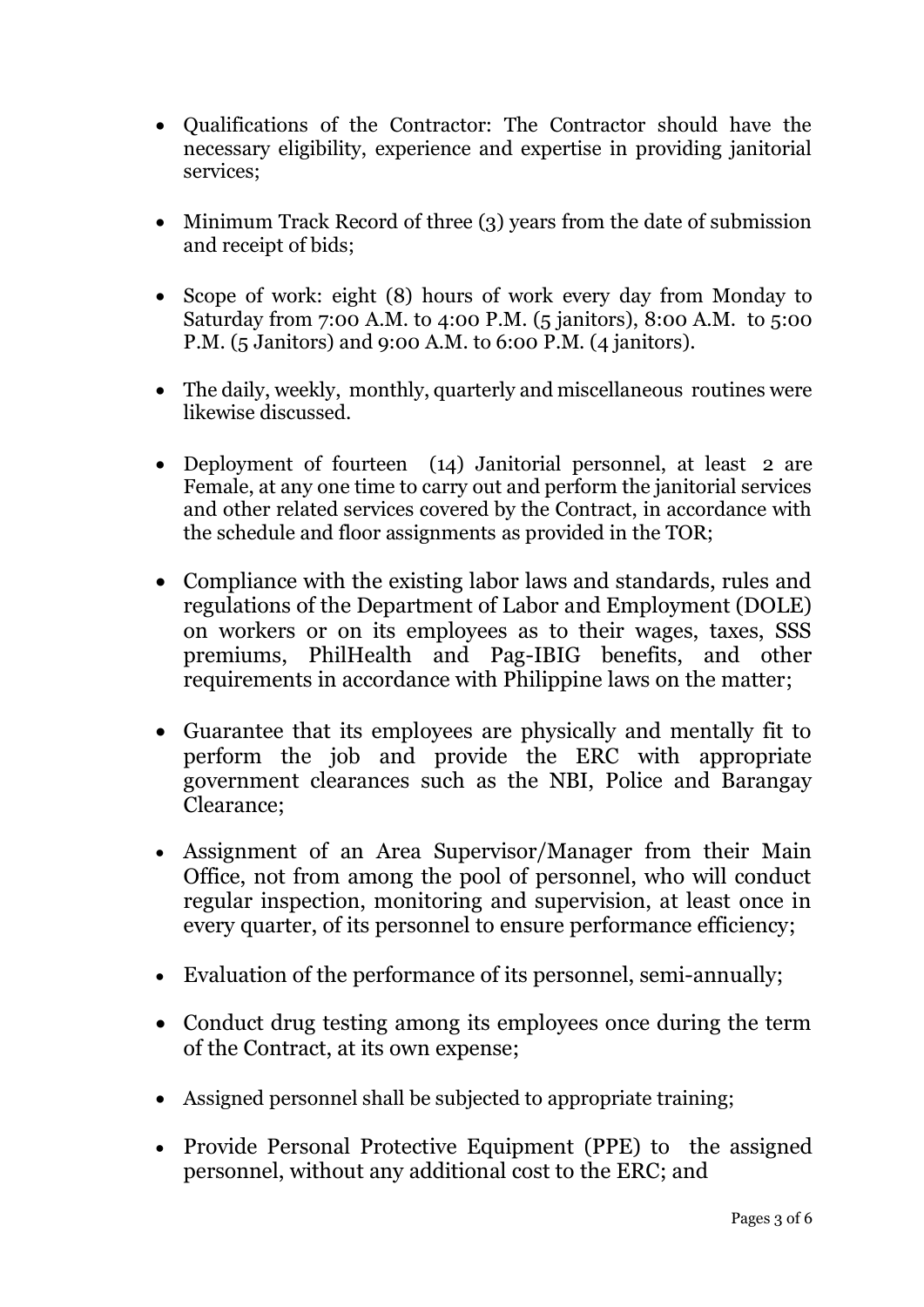• Payment shall be made on a monthly basis upon submission of billing statement, duly accomplished service and inspection report forms and other documentary requirements.

## Timeline

- The deadline of submission for request of clarification by prospective bidders, if any, is on 25 June 2020 (Thursday);
- The deadline of posting of Bid/Supplemental bulletin, if any, is on 29 June 2020 (Monday);
- The deadline of submission and receipt of bids is on 06 July 2020 (Monday) at ten o'clock in the morning (10:00 A.M.);
- The Bid Opening is on 06 July 2020 (Monday) at thirty past ten o'clock in the morning  $(10:30 \text{ A.M.})$ ;
- The Bid Evaluation is on 07 July 2020 (Tuesday) at nine o'clock in the morning (09:00 A.M.);
- The Post-Qualification is on 08 July 2020 (Wednesday) at nine o'clock in the morning (09:00 A.M.);
- Approval of Resolution/Issuance of NOA is on 13 July 2020 (Monday);
- Approval of Contract by HoPE is on 17 July 2020 (Friday); and
- Issuance of NTP is on 20 July 2020 (Monday).

# **IV. Question and Answer**

- **1.** Ms. Advincula from Ultimate Care Janitorial and Allied Services asked the scope of the PPE's to be provided to the assigned janitorial personnel. The BAC clarified that the winning bidder are required only to provide the basic PPEs such as: masks, gloves, and face shields.
- **2.** Ms. Advincula also asked regarding the necessary attachment of the statement for ongoing contracts.
	- The BAC confirmed that the prospective bidder may submit any of the following documents: a. Notice to Proceed (NTP); b. Notice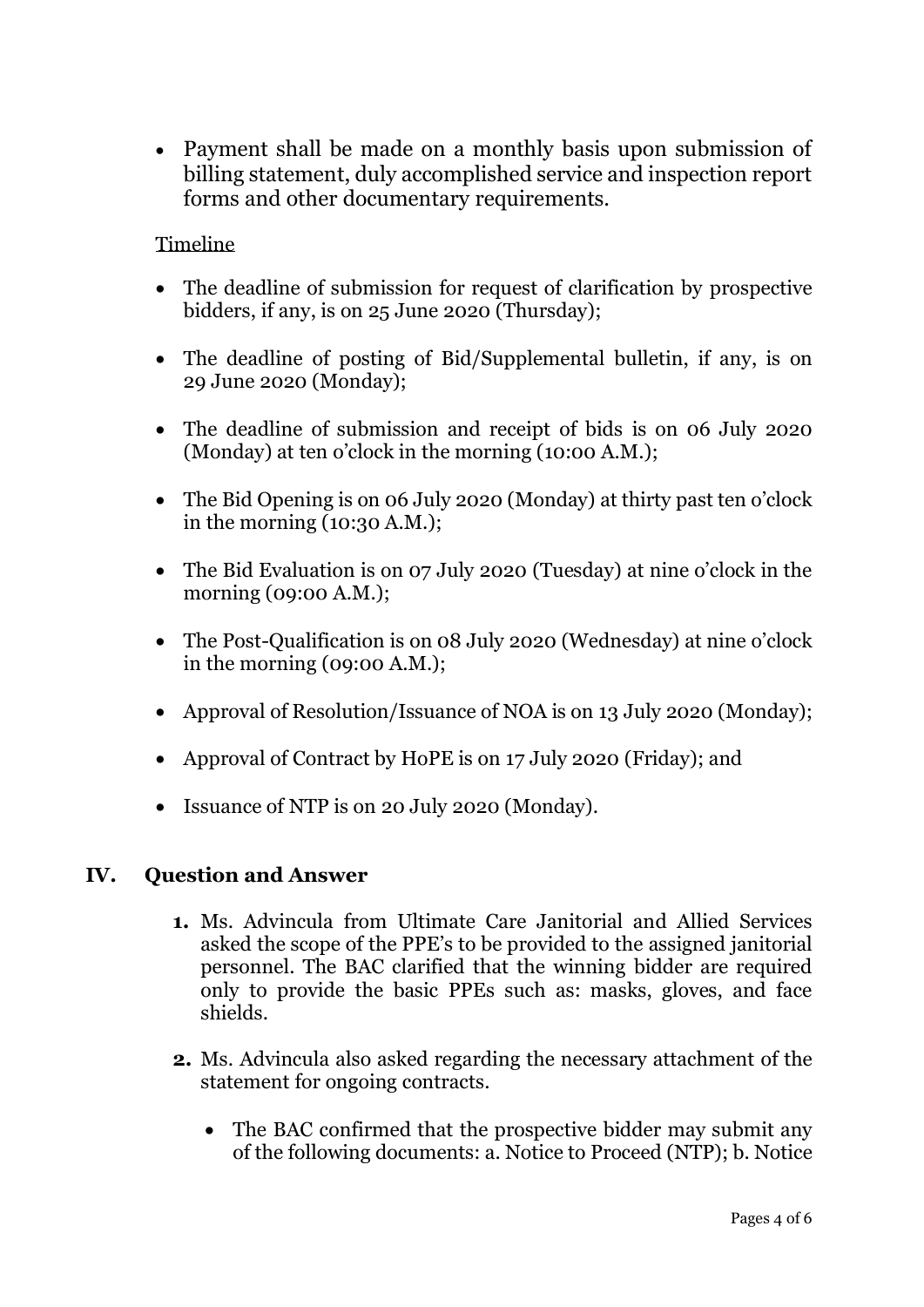of Award (NOA) and c. Certificate of Acceptance for ongoing projects

- Advincula, however, clarified that based on their experience, private entities only provide them with Certificate of Acceptance and the Contract.
- BAC Vice-Chairperson Montaner asked the BAC-TWG if there is a difficulty in providing a copy of ongoing contracts with the government. Ms. Francisco answered that the NTP and NOA will be required during the Bid-Opening, the contract can be required if it is necessary during the Post- Qualification.
- After discussion, the BAC resolved that in relation to on-going projects with private entities, the prospective bidder should submit certified copies of the *contracts*. On the other hand, for ongoing projects with government entities, submission of certified copies of the *NTP and NOA* would suffice.
- 3. Ms. Lorelie E. Alan from Intertraffic Transport Corp. asked regarding the provision of supplies and equipment.
	- Ms. Gonzales, FAS-GSD representative, clarified that only manpower services shall be provided by the winning bidder and that provisions of supplies and equipment shall be provided by the procuring entity.

# **V. Other Matters**

- Ms. Gonzales reminded that whoever is the winning bidder will be required to provide at least three (3) contact numbers to the ERC.
- BAC Secretariat Chairperson Cuanan likewise reminded the prospective bidders to use their official e-mail address and contact number for further concerns and clarifications.

*(The remainder of this page was intentionally left blank)*